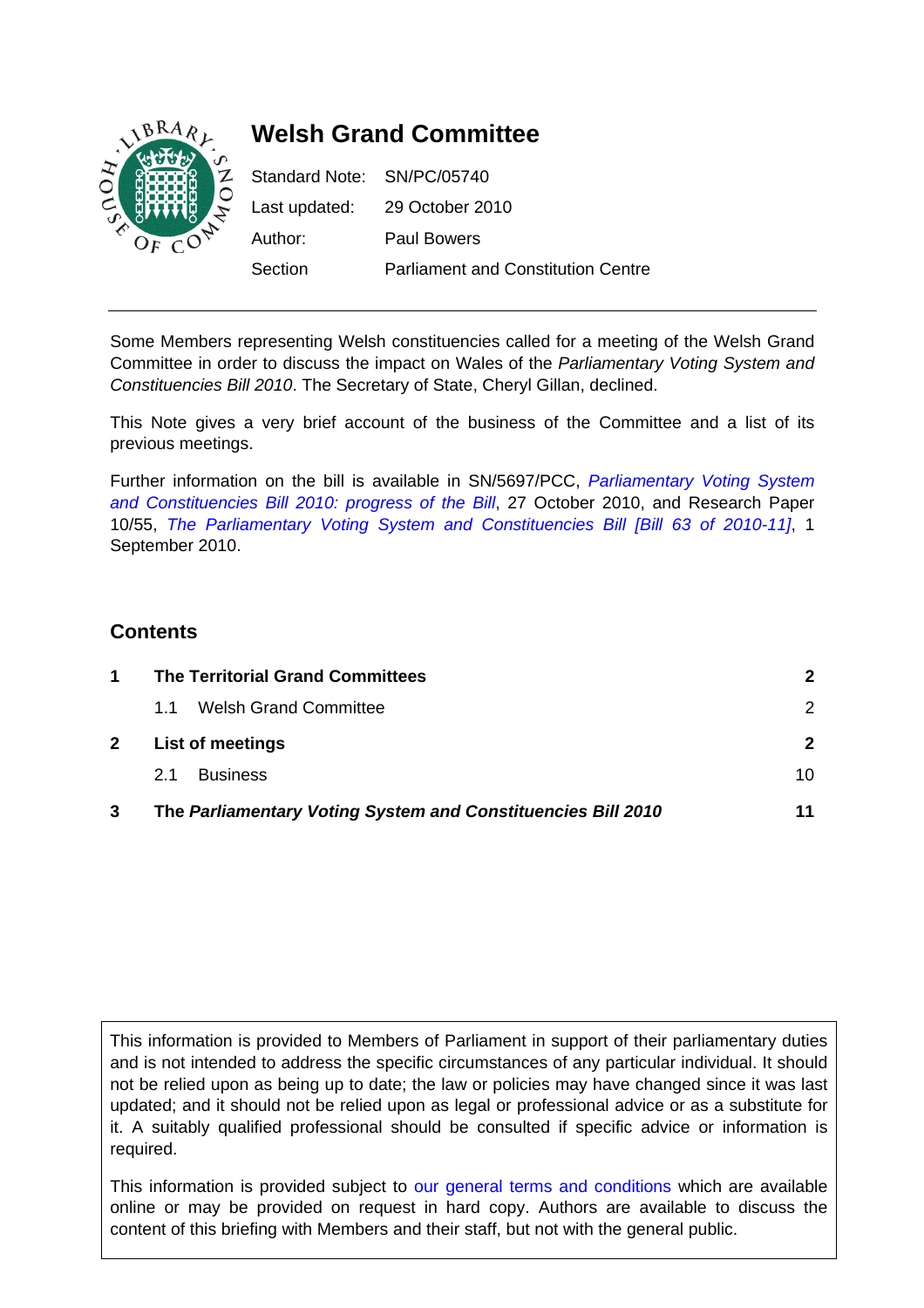## <span id="page-1-0"></span>**1 The Territorial Grand Committees**

The Welsh Grand Committee is one of three currently operating. The others cover Scotland and Northern Ireland; there were short-lived English regional committees towards the end of the 2005 Parliament.

The composition and business of these committees is covered by [Standing Orders.](http://www.publications.parliament.uk/pa/cm200910/cmstords/539/539.pdf) SO 102 – 108 cover the Welsh Grand Committee.

### **1.1 Welsh Grand Committee**

The Welsh Grand Committee was established in the 1959-60 session, and held its first meeting on 11 May 1960. It includes all Members representing Welsh constituencies, plus a maximum of five other Members nominated by the Committee of Selection. The quorum is seven, including the Chairman.

The Committee usually meets at Westminster, but since the early 1990s it has also had the capacity to meet in Wales, and it has done so a number of times.

### **2 List of meetings**

The following list is derived from Sessional Returns, Standing Committee debates, and Sessional Information Digests, plus PIMS for the current session. The more recent entries have been cross-checked with PQs and the parliamentary [website.](http://www.publications.parliament.uk/pa/cm/othstn.htm) The subject matter is for the main debates; the Committee may also put questions and hear statements from Ministers.

| <b>Session</b>  | No. of matters | <b>Subject</b>                                                                                                                                   |
|-----------------|----------------|--------------------------------------------------------------------------------------------------------------------------------------------------|
| $1959 - 60^{1}$ | 1              | Report on Developments and Government Action in<br>Wales and Monmouthshire, 1959                                                                 |
| 1960-61         | 2              | Report on Developments etc (as above), 1959<br>Report on Developments etc (as above), 1960                                                       |
| 1961-62         | $\mathcal{P}$  | Broadcasting, including TV, in Wales and<br>Monmouthshire<br>Report on Developments, etc (as above), 1961                                        |
| 1962-63         | 4              | <b>Education in Wales and Monmouthshire</b><br>Industry and Employment in Wales and Monmouthshire<br><b>Transport in Wales and Monmouthshire</b> |
|                 |                |                                                                                                                                                  |

<span id="page-1-1"></span>1 The first meeting of the Welsh Grand Committee was on 11 May 1960.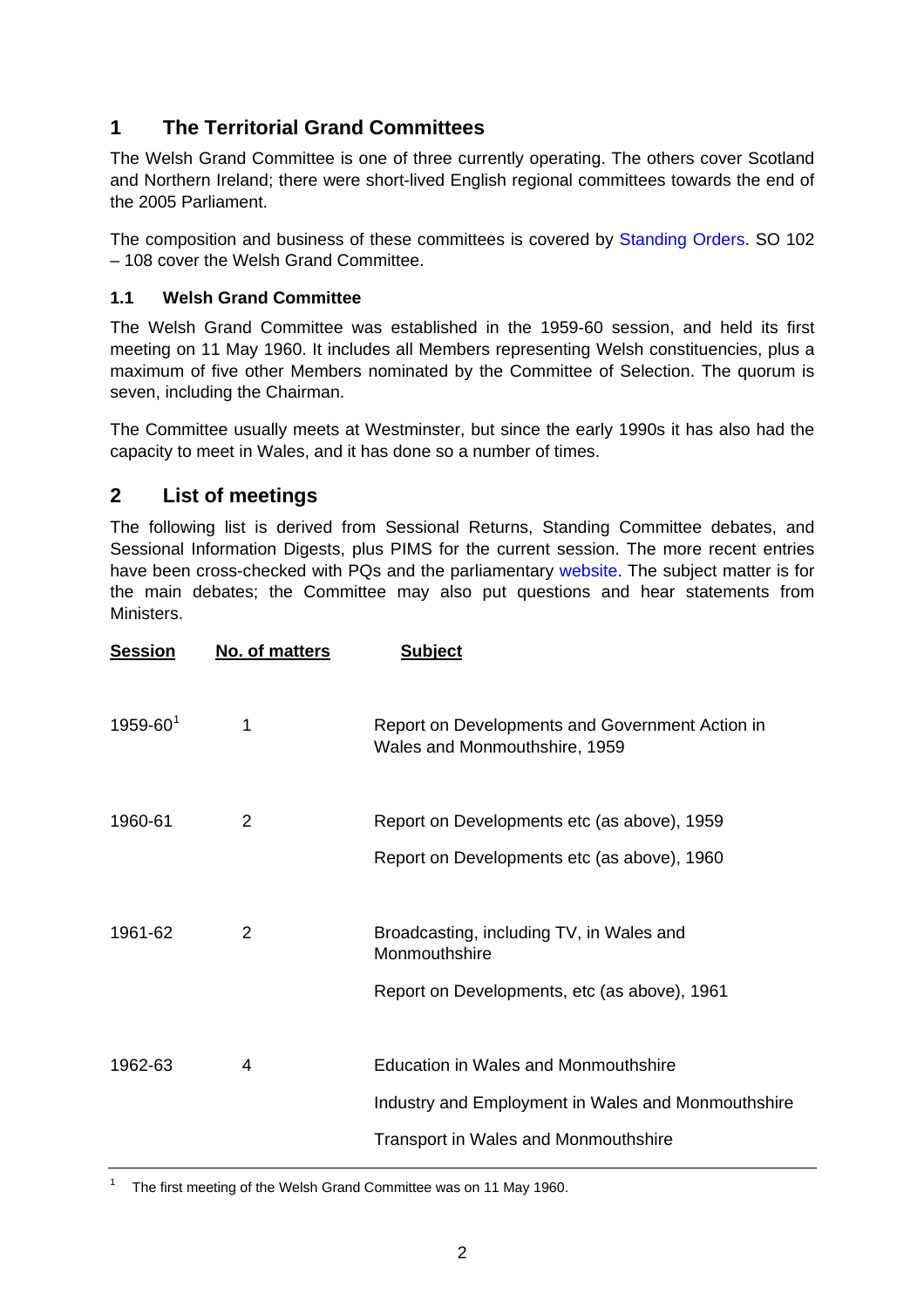Tourism in Wales and Monmouthshire

| 1963-64 | 3 | Regional Development in Wales and Monmouthshire                                                               |
|---------|---|---------------------------------------------------------------------------------------------------------------|
|         |   | Health Services in Wales and Monmouthshire                                                                    |
|         |   | Rural Development in Wales and Monmouthshire                                                                  |
| 1964-65 | 4 | Functions of the Secretary of State for Wales and<br><b>Constitutional Changes in Wales and Monmouthshire</b> |
|         |   | Mid-Wales Development and Depopulation Problems                                                               |
|         |   | Agriculture in Wales and Monmouthshire                                                                        |
|         |   | Iron Ore Ports and Industrial Development in Wales<br>and Monmouthshire                                       |
| 1965-66 | 1 | Report of the Committee on the Legal Status of the Welsh<br>Language                                          |
| 1966-67 | 4 | Industry in Wales and Monmouthshire                                                                           |
|         |   | <b>Education in Wales and Monmouthshire</b>                                                                   |
|         |   | Rural Development in Wales and Monmouthshire                                                                  |
|         |   | Roads and Communications in Wales and<br>Monmouthshire                                                        |
|         |   |                                                                                                               |
| 1967-68 | 2 | Agriculture in Wales and Monmouthshire                                                                        |
|         |   | <b>Primary Education in Wales and Monmouthshire</b>                                                           |
| 1968-69 | 2 | Statement of Government Proposals for Reorganising<br><b>Local Government in Wales</b>                        |
|         |   | <b>Health and Welfare Services in Wales</b>                                                                   |
| 1969-70 | 3 | Housing in Wales and Monmouthshire                                                                            |
|         |   | The Welsh Language                                                                                            |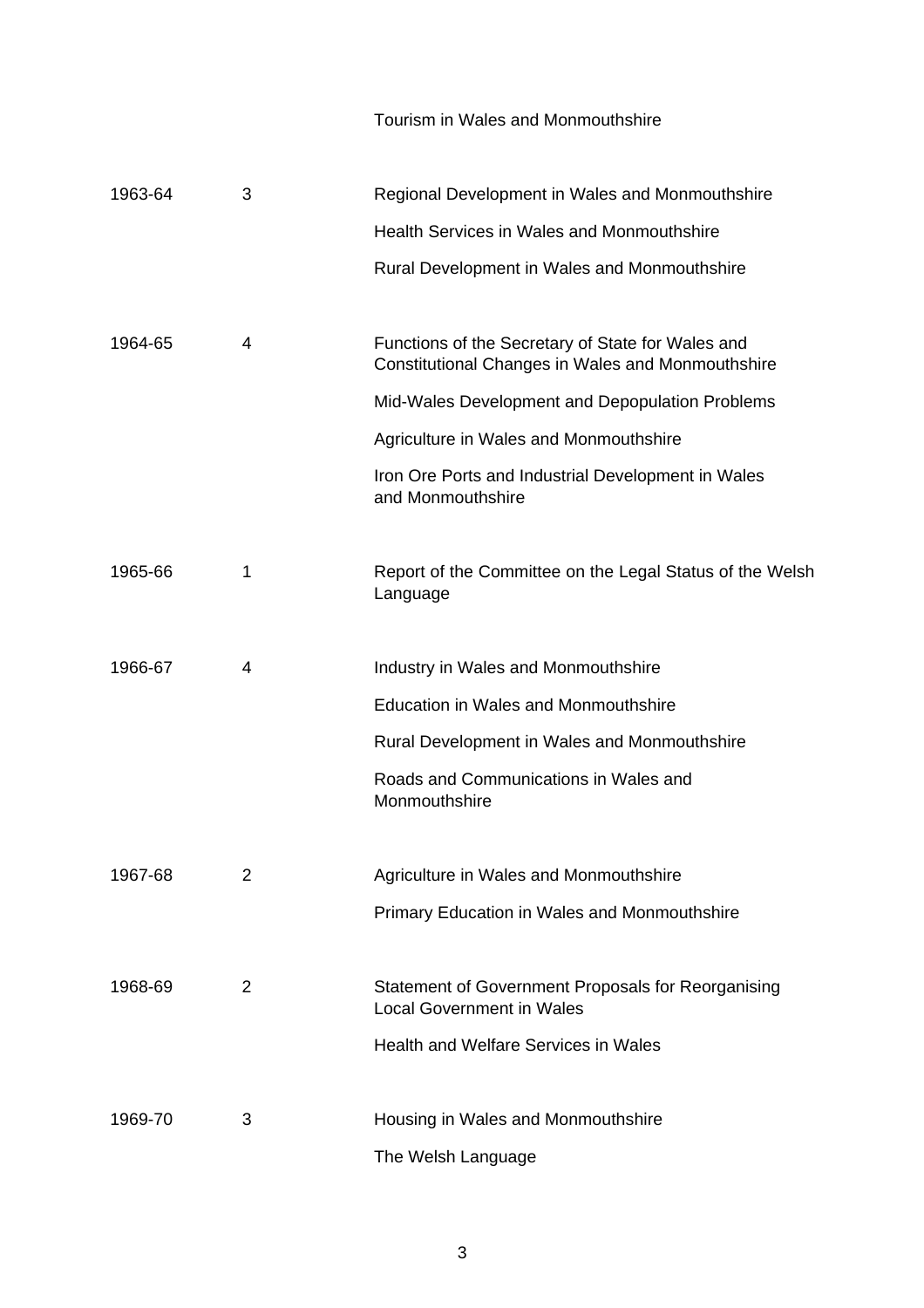|         |                | White Paper on Local Government Reorganisation in<br>Glamorgan and Monmouthshire                     |
|---------|----------------|------------------------------------------------------------------------------------------------------|
| 1970-71 | 6              | Effects of the Chancellor of the Exchequer's Statement on<br>Public Expenditure on the Welsh Economy |
|         |                | Local Government Finance in Wales and Monmouthshire                                                  |
|         |                | <b>South Wales Ports</b>                                                                             |
|         |                | Economic Situation in Wales and Monmouthshire                                                        |
|         |                | Reform of Local Government in Wales                                                                  |
|         |                | National Health Service Reorganisation in Wales                                                      |
| 1971-72 | 4              | <b>Communications in Wales</b>                                                                       |
|         |                | The Coal and Steel Industries in Wales                                                               |
|         |                | Housing in Wales                                                                                     |
|         |                | Radio and Television in Wales                                                                        |
| 1972-73 | 5              | National Health Service Reorganisation in Wales                                                      |
|         |                | <b>Bilingual Traffic Signs in Wales</b>                                                              |
|         |                | Unemployment in Wales                                                                                |
|         |                | The Handicapped in Wales                                                                             |
|         |                | Steel Industry in Wales                                                                              |
| 1973-74 | 1              | Education                                                                                            |
| 1974    | $\overline{2}$ | <b>Agriculture and Rural Affairs</b>                                                                 |
|         |                | Housing                                                                                              |
| 1974-75 | 5              | Education                                                                                            |
|         |                | <b>Energy Industries</b>                                                                             |
|         |                | Economy                                                                                              |
|         |                |                                                                                                      |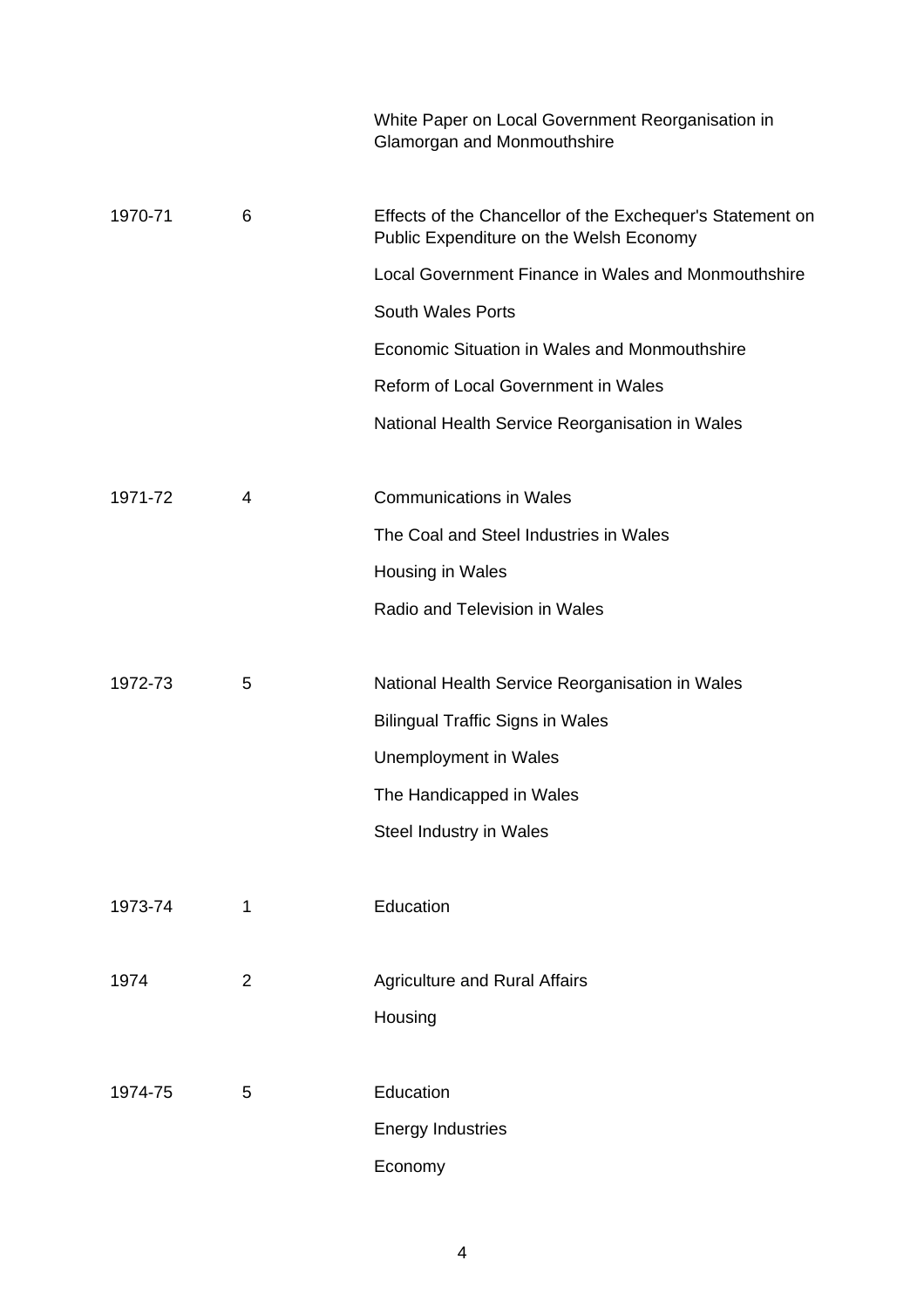# Industry and Employment

## Environment

| 1975-76 | 4 | Development of Rural Wales (Lords) Bill                                                                 |
|---------|---|---------------------------------------------------------------------------------------------------------|
|         |   | Economy in Wales                                                                                        |
|         |   | Housing in Wales                                                                                        |
|         |   | <b>Effect of Devolution in Wales</b>                                                                    |
|         |   |                                                                                                         |
| 1976-77 | 3 | <b>Health Services in Wales</b>                                                                         |
|         |   | <b>Transport and Communications in Wales</b>                                                            |
|         |   | <b>Small Businesses in Wales</b>                                                                        |
|         |   |                                                                                                         |
| 1977-78 | 3 | Arts in Wales                                                                                           |
|         |   | <b>Welsh Development Agency</b>                                                                         |
|         |   | Youth Unemployment in Wales                                                                             |
|         |   |                                                                                                         |
| 1978-79 | 1 | The Welsh Economy                                                                                       |
|         |   |                                                                                                         |
| 1979-80 | 6 | The Welsh Economy                                                                                       |
|         |   | Report of the Price Commission, "Welsh Water Authority -<br>Water, Sewerage and Environmental Services" |
|         |   | The Economy of Wales                                                                                    |
|         |   | Health and Social Services in Wales                                                                     |
|         |   | Effect of the Budget on Wales                                                                           |
|         |   | The Welsh Language                                                                                      |
|         |   |                                                                                                         |
| 1980-81 | 5 | Housing in Wales                                                                                        |
|         |   | The Consequences of the Budget and the Government's<br><b>Economic Policies in Wales</b>                |
|         |   | Reorganisation of the National Health Service in Wales                                                  |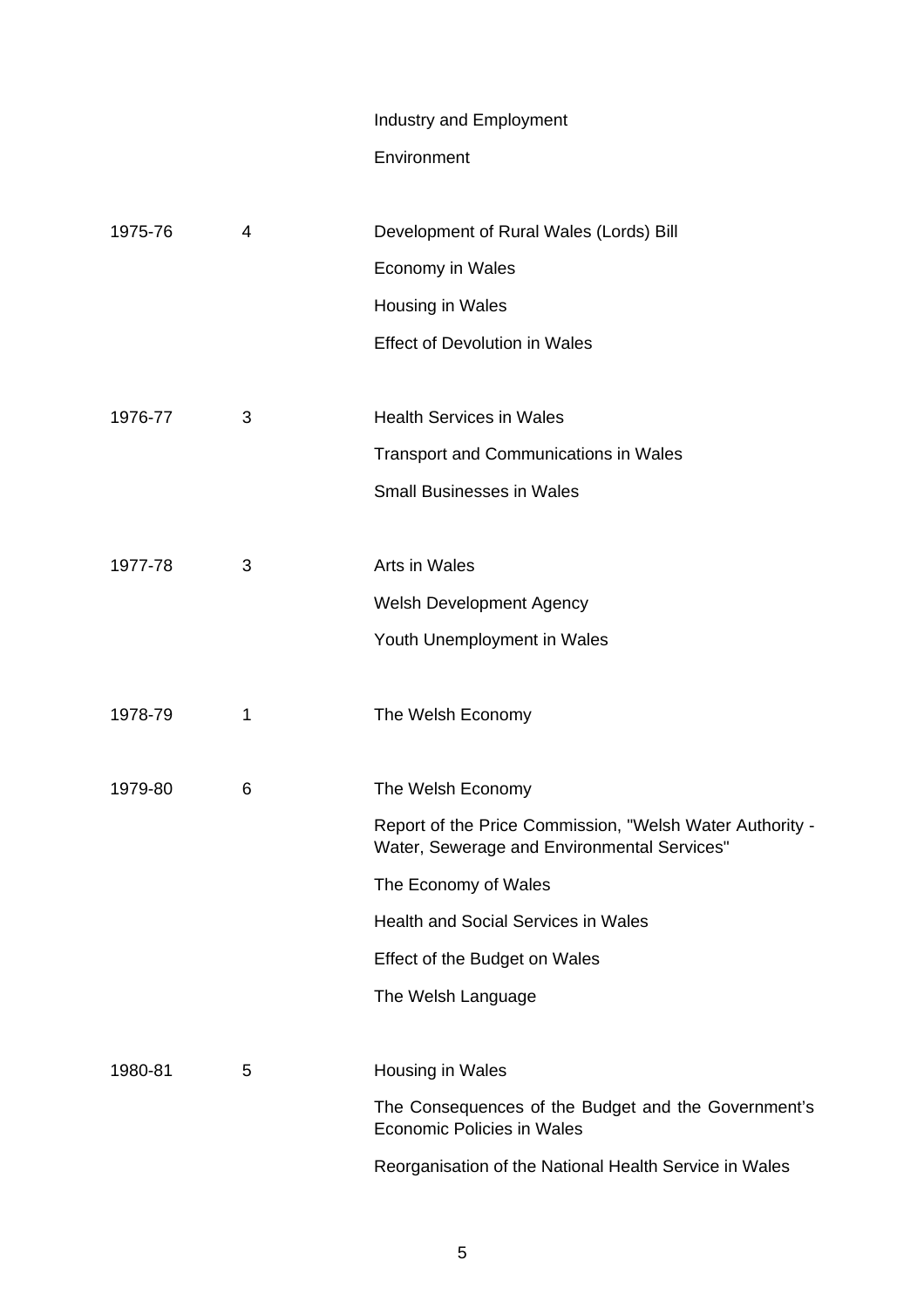#### Rural Affairs in Wales

## Welsh Development Agency

| 1981-82 | 5              | Housing in Wales                                                             |
|---------|----------------|------------------------------------------------------------------------------|
|         |                | Ports in Wales                                                               |
|         |                | <b>Education and Training in Wales</b>                                       |
|         |                | Annual Report of the Wales Tourist Board for the year<br>ended 31 March 1982 |
|         |                | <b>Regional Policy in Wales</b>                                              |
|         |                |                                                                              |
| 1982-83 | $\overline{2}$ | Conwy Tunnel (Supplementary Powers) Bill                                     |
|         |                | National Health Service in Wales                                             |
|         |                |                                                                              |
| 1983-84 | 5              | National Health Service in Wales                                             |
|         |                | <b>Transport in Wales</b>                                                    |
|         |                | <b>Water in Wales</b>                                                        |
|         |                | Housing and Urban Development in Wales                                       |
|         |                | <b>Rural Affairs in Wales</b>                                                |
|         |                |                                                                              |
| 1984-85 | 5              | <b>Transport in Wales</b>                                                    |
|         |                | Regional Policy as it affects Wales                                          |
|         |                | The Budget and the Government's Economic Policies in<br>Wales                |
|         |                | The Welsh Economy                                                            |
|         |                | <b>Education and Training in Wales</b>                                       |
|         |                |                                                                              |
| 1985-86 | 3              | The Elderly in Wales                                                         |
|         |                | Roads Programme and Transport Infrastructure in Wales                        |
|         |                | Welsh Development Agency                                                     |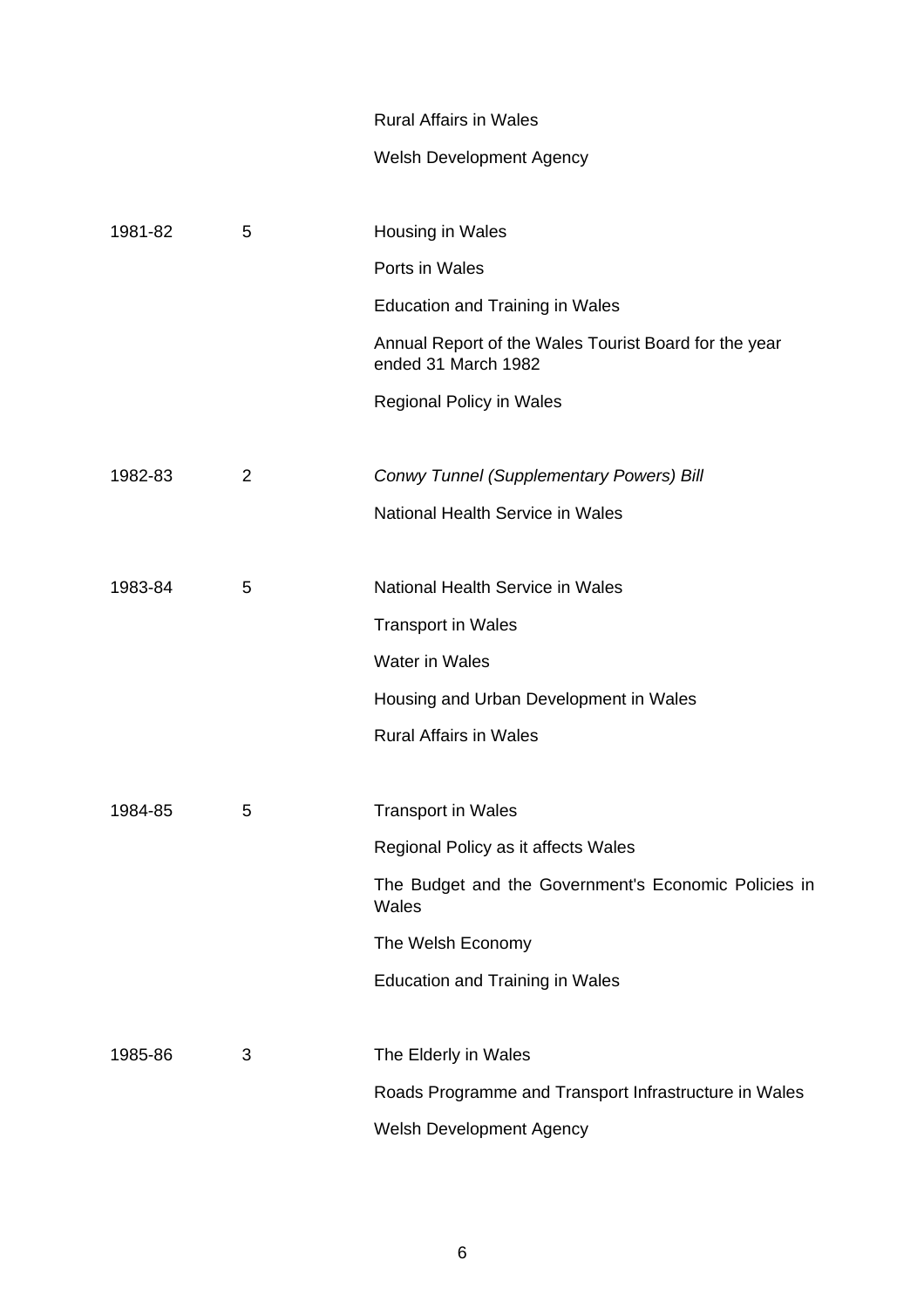| 1986-87 | $\overline{2}$ | The Queen's Speech and its effect on Wales                                                 |
|---------|----------------|--------------------------------------------------------------------------------------------|
|         |                | Economic, Industrial and Commercial Development in<br>Wales                                |
|         |                | The National Health Service in Wales and Education and<br>Training for Employment in Wales |
|         |                | The Effect of Government Legislation on the people of<br>Wales                             |
| 1988-89 | 4              | The Effects of the Queen's Speech on the People of<br>Wales                                |
|         |                | Housing in Wales                                                                           |
|         |                | The first Year of the Valleys Programme                                                    |
|         |                | The National Health Service in Wales                                                       |
| 1989-90 | 3              | Future Economy and Environment of North Wales                                              |
|         |                | Welsh Office Policies and Provision for 1992                                               |
|         |                | Inward Investment to Wales                                                                 |
| 1990-91 | 3              | <b>Education and Training in Wales</b>                                                     |
|         |                | <b>Rural Wales</b>                                                                         |
|         |                | The Welsh Economy                                                                          |
| 1991-92 | $\overline{2}$ | The Urban and Rural Regeneration of Wales                                                  |
|         |                | <b>Education in Wales</b>                                                                  |
| 1992-93 | 3              | <b>Unemployment in Wales</b>                                                               |
|         |                | The Structure of Government in Wales                                                       |
|         |                | <b>Local Government in Wales</b>                                                           |
| 1993-94 | 3              | Implications of the Budget for Wales                                                       |
|         |                | <b>Education Standards in Wales</b>                                                        |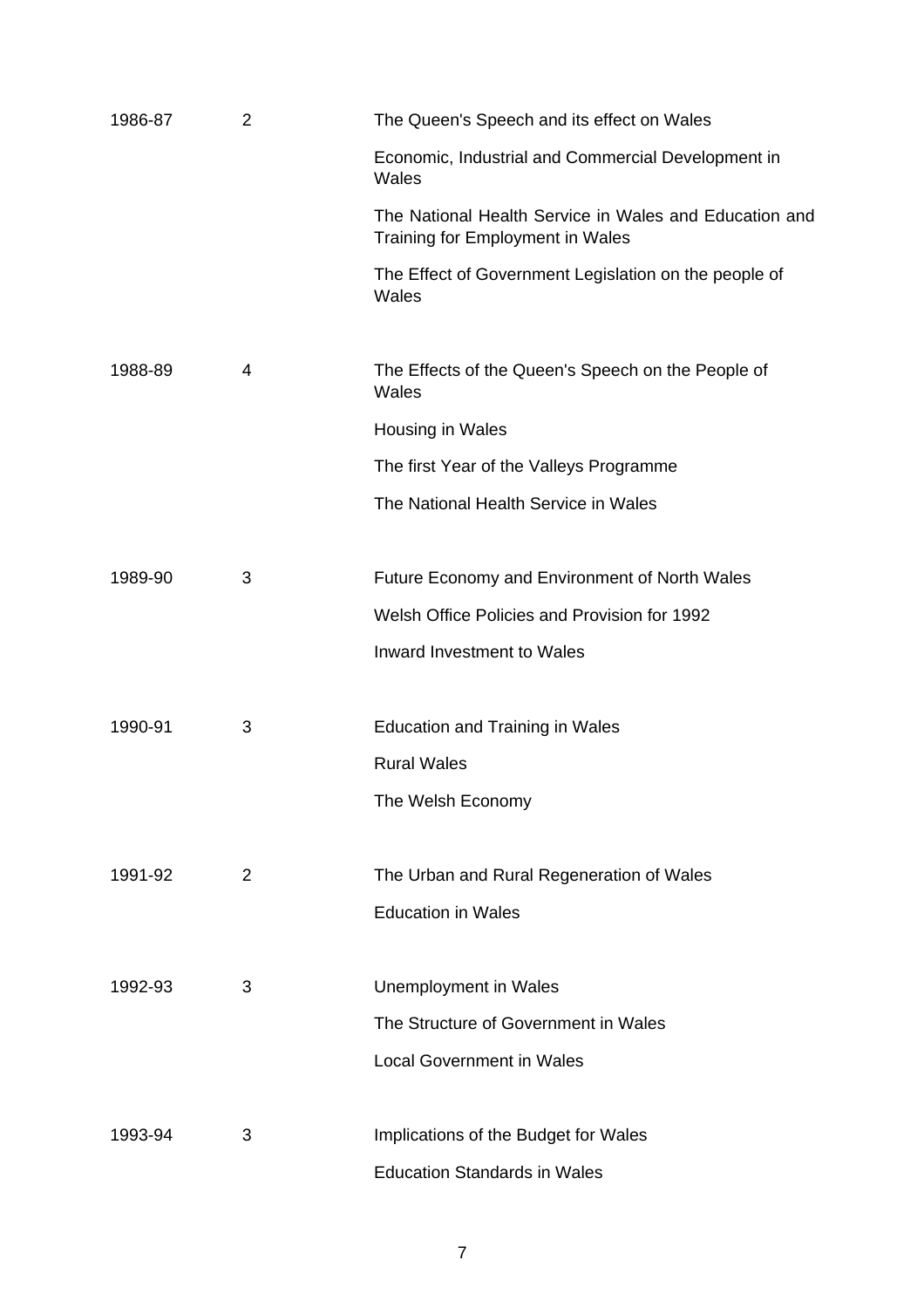#### Health and Health Care in Wales

| 1994-95 | $\overline{2}$ | The Welsh Economy                                                                                          |
|---------|----------------|------------------------------------------------------------------------------------------------------------|
|         |                | <b>Health Care in Wales</b>                                                                                |
|         |                |                                                                                                            |
| 1995-96 | $\overline{2}$ | Implications of the Gracious Speech                                                                        |
|         |                | Implications of the Budget for Wales                                                                       |
|         |                |                                                                                                            |
| 1996-97 | 1              | Implications of the Budget for Wales                                                                       |
|         |                |                                                                                                            |
| 1997-98 | 5              | The Government's Programme for Wales                                                                       |
|         |                | North Wales and the Government's Proposals for a Welsh<br>Assembly                                         |
|         |                | Government Expenditure in Wales 1998-99                                                                    |
|         |                | The Rural Economy in Wales                                                                                 |
|         |                | The New Economic Agenda for Wales                                                                          |
|         |                |                                                                                                            |
| 1998-99 | $\overline{2}$ | Government Expenditure in Wales 1999-2000 to 2001-<br>2002                                                 |
|         |                | <b>Transport Policy in Wales</b>                                                                           |
|         |                |                                                                                                            |
| 1999-00 | 5              | Government's Legislative Programme and the<br><b>Chancellor's Pre-Budget Report</b>                        |
|         |                | <b>Budget Statement and its Implications for Wales</b>                                                     |
|         |                | Welsh Economy                                                                                              |
|         |                | Social Exclusion in Wales                                                                                  |
|         |                | <b>Comprehensive Spending Review</b>                                                                       |
|         |                |                                                                                                            |
| 2000-01 | 3              | Government's Legislative Programme and the<br>Chancellor's Pre-Budget Statement as they relate to<br>Wales |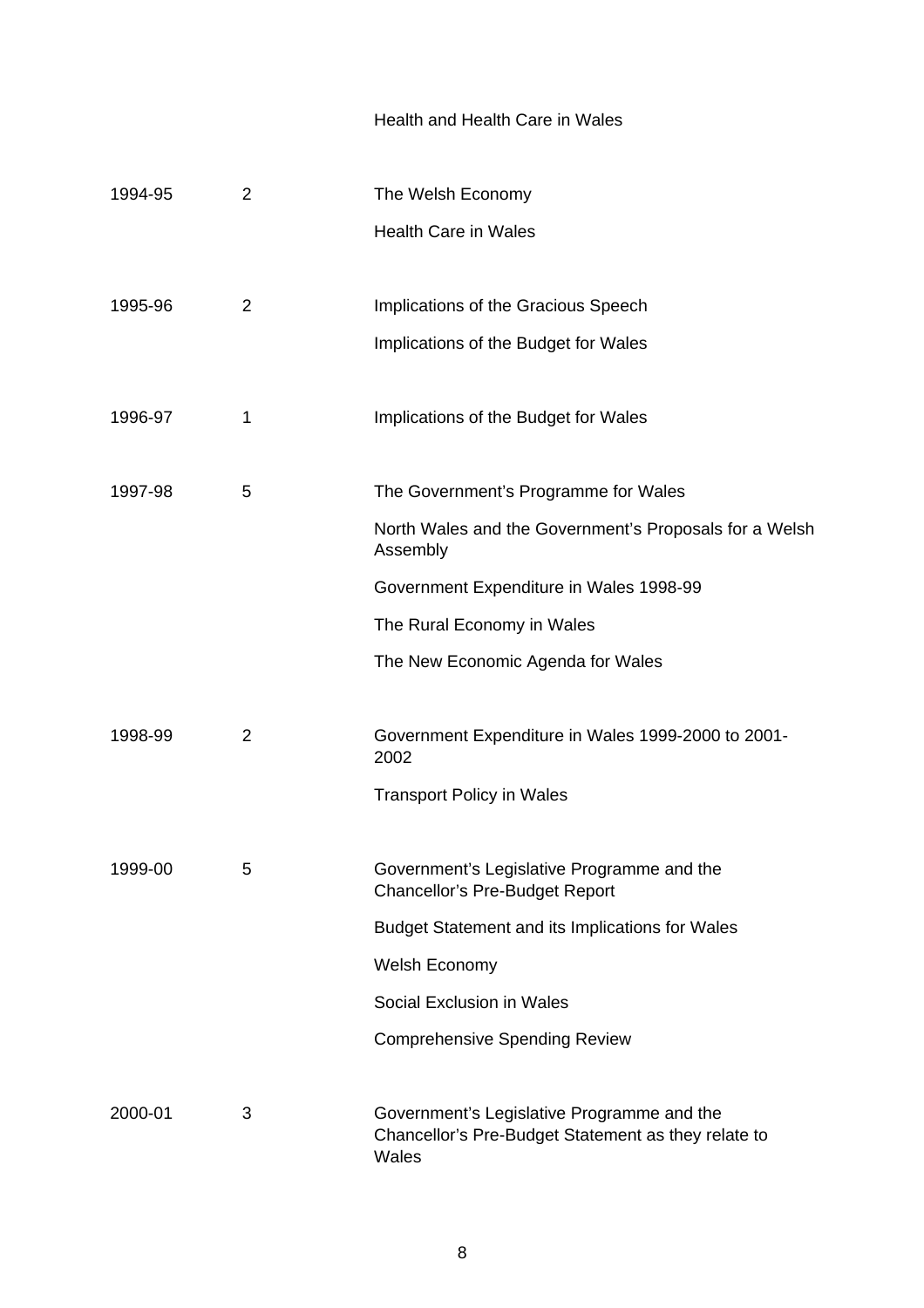|         |   | <b>Building Safer Communities in Wales</b>                                                                                               |
|---------|---|------------------------------------------------------------------------------------------------------------------------------------------|
|         |   | <b>Budget Statement and its Implications for Wales</b>                                                                                   |
|         |   |                                                                                                                                          |
| 2001-02 | 4 | Draft National Health Service (Wales) Bill                                                                                               |
|         |   | Government's Legislative Programme as it relates to<br>Wales                                                                             |
|         |   | Pre-Budget Statement and its Implications for Wales                                                                                      |
|         |   | <b>Budget Statement and its Implications for Wales</b>                                                                                   |
|         |   |                                                                                                                                          |
| 2002-03 | 4 | Draft Public Audit (Wales) Bill                                                                                                          |
|         |   | Government's Legislative Programme as Outlined in the<br>Queen's Speech as it relates to Wales                                           |
|         |   | Government's Pre-Budget Report as it relates to Wales                                                                                    |
|         |   | Economy in Wales                                                                                                                         |
|         |   |                                                                                                                                          |
| 2003-04 | 4 | Draft Transport (Wales) Bill                                                                                                             |
|         |   | Government's Legislative Programme as outlined in the<br>Queen's Speech as it relates to Wales and Public<br><b>Expenditure in Wales</b> |
|         |   | <b>Budget Statement and its Implications for Wales</b>                                                                                   |
|         |   | Report of the Richard Commission                                                                                                         |
|         |   |                                                                                                                                          |
| 2004-05 | 1 | Government's Legislative Programme as outlined in the<br>Queen's Speech as it relates to Wales and Public<br><b>Expenditure in Wales</b> |
|         |   |                                                                                                                                          |
| 2005-06 | 2 | Government's Legislative Programme as it relates to<br>Wales                                                                             |
|         |   | <b>Budget Statement and its Implications for Wales</b>                                                                                   |
|         |   |                                                                                                                                          |
| 2006-07 | 1 | Government's Legislative Programme as it relates to<br>Wales and public expenditure in Wales                                             |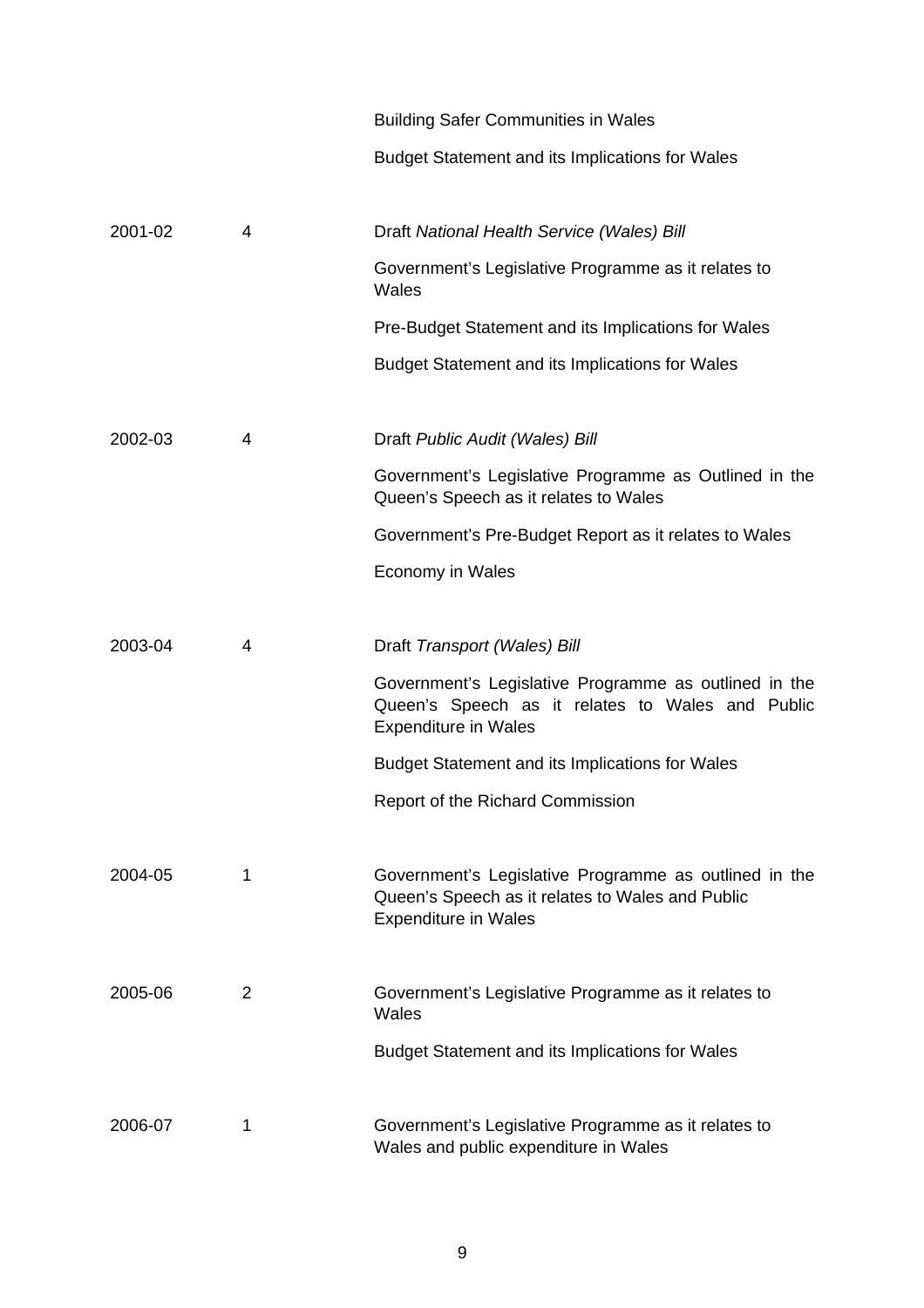<span id="page-9-0"></span>

| 2007-08 | 3 | Government's Legislative Programme as it relates to<br>Wales and public expenditure in Wales                                          |
|---------|---|---------------------------------------------------------------------------------------------------------------------------------------|
|         |   | <b>Budget Statement and its Implications for Wales</b>                                                                                |
|         |   | <b>Future of Energy in Wales</b>                                                                                                      |
|         |   |                                                                                                                                       |
| 2008-09 | 4 | <b>Public Expenditure in Wales</b>                                                                                                    |
|         |   | Legislative Programme (Wales)                                                                                                         |
|         |   | <b>Budget Statement and its Implications for Wales</b>                                                                                |
|         |   | National Assembly for Wales (Legislative Competence)<br>(Welsh Language) Order 2009                                                   |
| 2009-10 | 1 | Government's Legislative Programme as outlined in the<br>Queen's Speech as it relates to Wales and Government<br>expenditure in Wales |
| 2010-12 | 1 | Government's Legislative Programme as outlined in the<br>Queen's Speech and the Budget Statement as they relate<br>to Wales           |

#### **2.1 Business**

The business of the Welsh Grand Committee may include the following:<sup>[2](#page-9-1)</sup>

- Questions to Wales Office Ministers
- Short debates on matters relating to Wales, running to 30 minutes in total
- Bills, typically relating solely or mainly to Wales, in lieu of debate in the House on second reading
- Ministerial statements
- Matters relating exclusively to Wales, which are the main part of the discussions in the **Committee**
- Half-hour adjournment debate

When considering Welsh matters the Committee may not express an opinion: it merely reports to the House that it has considered that matter. Where bills are referred to it, the Committee must recommend whether the bill should be read a second time.<sup>[3](#page-9-2)</sup>

<span id="page-9-1"></span><sup>2</sup> <sup>2</sup> Erskine May, 23<sup>rd</sup> ed, 2004, pp830-31.<br><sup>3</sup> Perliament: Eunational Prostice and Pr

<span id="page-9-2"></span>*Parliament: Functions, Practice and Procedures*, J Griffith & M Ryle, 1989, p274.